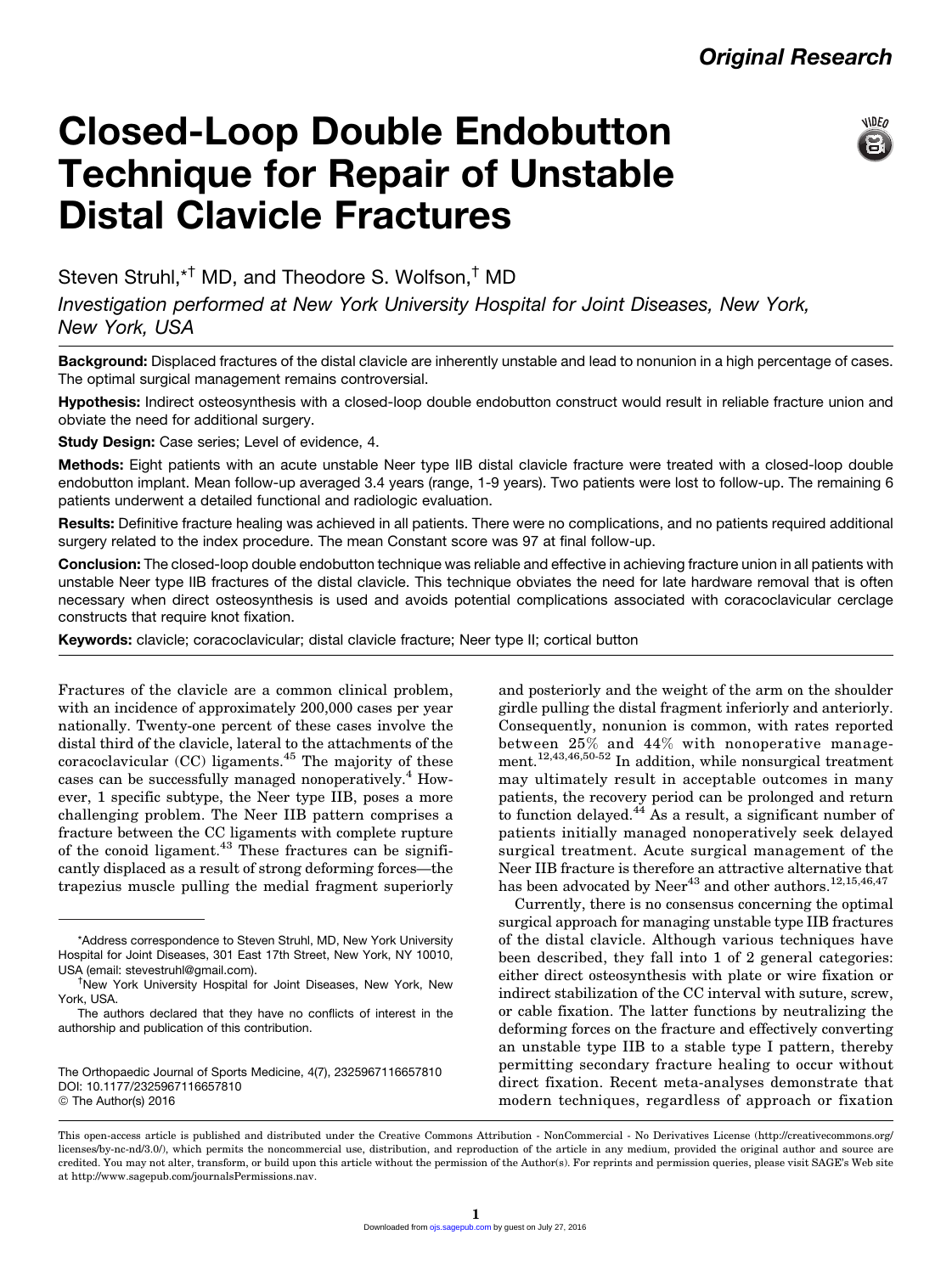construct, achieve fracture union 97% to 100% of the time.<sup>47,56</sup> However, morbidity varies widely between techniques. The hook plate construct has been associated with high complication rates.<sup>47,56</sup> Direct osteosynthesis with standard plating techniques is challenging and often impossible due to distal fragment size and/or comminution. Furthermore, fixation with plate and screw constructs may require a second operation to treat or avoid late hardware-associated complications. In contrast, indirect techniques relying on CC stabilization circumvent the need for a second operation. In 1990,  $\mathrm{Neer}^{42}$  described a technique using CC cerclage for indirect fixation of unstable distal clavicle fractures. Since then, several authors have described variations of this technique employing different constructs to achieve high union rates with low complication and reoperation rates.7,8,19,34,37,48,49,53-55,61

The current study presents a novel technique for fixation of unstable type IIB distal clavicle fractures based on the original indirect CC stabilization technique described by Neer. The technique has been adapted from the closedloop double endobutton reconstruction initially described for management of acromioclavicular (AC) joint dislocations.<sup>57</sup> The technique has been demonstrated to have excellent clinical outcomes,<sup>58</sup> while the fixation construct has been validated in biomechanical studies.<sup>20</sup> The current study evaluates the clinical and radiographic outcomes of the closed-loop double endobutton technique for the repair of acute unstable distal clavicle fractures. We hypothesized that the technique would achieve high rates of fracture union with low complication rates by avoiding knot slippage and abrasion as well as obviating the need for secondary procedures to remove hardware.

### METHODS

After approval from our institutional review board, all patients undergoing surgical treatment by the senior author (S.S.) for acute Neer type IIB fractures of the distal clavicle between November 2004 and July 2014 were identified. Patients with fractures more than 4 weeks old were excluded.

### **Demographics**

During the study period, 8 consecutive open reduction and internal fixation (ORIF) procedures with the closed-loop double endobutton technique were performed in 8 patients: 5 (63%) males and 3 (37%) females. At the time of surgery, the mean age was 43 years (range, 20-67 years). The mean time from injury to surgery spanned 14 days (range, 6- 27 days). Five patients (63%) were right-handed and 3 (37%) were left-handed. The dominant arm was injured in 6 patients (75%). The reported mechanism of injury was acute trauma in all cases, including a motor vehicle accident in 2 patients (25%), pedestrian struck by a motor vehicle in 2 patients (25%), bicycle injury in 2 patients (25%), skiing injury in 1 patient (12%), and falling down stairs in 1 patient (12%). One patient had an associated distal ulna fracture. Mean body mass index (BMI) was  $26.0 \text{ kg/m}^2$  $(range, 21.5-37.1 \text{ kg/m}^2)$ . Patients were otherwise healthy

at the time of surgery. Only 1 patient had an Elixhauser comorbidity (diabetes mellitus). Insurance was private for 4 patients  $(50\%)$  and no fault for 4 patients  $(50\%)$ . There were no workers' compensation cases.

### Surgery

All patients underwent the same ORIF procedure utilizing the continuous loop double endobutton technique previously described for AC joint reconstruction.<sup>57</sup> Arthroscopy was not included in the procedure. In all cases, the double endobutton construct was further enhanced by additional suture fixation of fracture fragments (see the Video Supplement).

A deltoid-splitting incision was used to expose the coracoid surface and provide access to the fracture site. The deltotrapezial fascia was incised, and the fracture fully exposed and anatomically reduced. With the fracture reduced, a 2.4-mm drill hole was made into the top of the clavicle midway between the anterior and posterior border and directly in line with the base of the coracoid. After drilling through the coracoid, it was reamed over with a 4.5-mm cannulated reamer. A second 2.5-mm drill hole was placed in the clavicle 1 cm lateral to the central drill hole. Loop length was determined with the clavicle anatomically reduced by measuring the channel length from the superior surface of the clavicle to the inferior surface of the coracoid with a depth gauge. The continuous loop comes in 5-mm increments. If the measured distance was within 1 mm of the standard loop size, a regular endobutton (EndoButton; Smith & Nephew) was used on the cortical surface of the clavicle. If the measured length was more than 1 mm longer than a standard loop size, the next larger continuous loop size was chosen and excess loop filled with a thicker button (Xtendobutton; Smith & Nephew) to ensure reduction to within 1 mm of the measured channel. Two No. 5 braided polyethylene sutures (Ethibond; Ethicon) were placed into the endobutton and 1 placed into the loop. The endobutton was pushed through the drill holes and deployed. With the joint held reduced, the loop stitch was pulled up until only the tip protruded from the clavicular hole and a free endobutton was slid into the loop and stabilized by passing the 2 free suture limbs into the holes of the implant on either side of the loop and tied, securing the button (Figure 1). The ''trapezoid'' stitch was then placed by passing 1 limb from the other No. 5 braided polyethylene suture into the second drill hole and tying, completing the repair. Once the reconstruction was complete, attention was turned back to the fracture site. The reduction was again assessed, and, if necessary, additional sutures were placed across the fracture site to gain additional stability and fracture apposition.

## Postoperative Treatment

Patients were placed in a sling for 4 weeks. Passive external rotation with the arm at the side was encouraged, and pendulum exercises began at 2 weeks. At 4 weeks, the sling was discontinued and active movement of the shoulder was encouraged. Full return to activity and/or sports was allowed at 4 to 6 months depending on progress.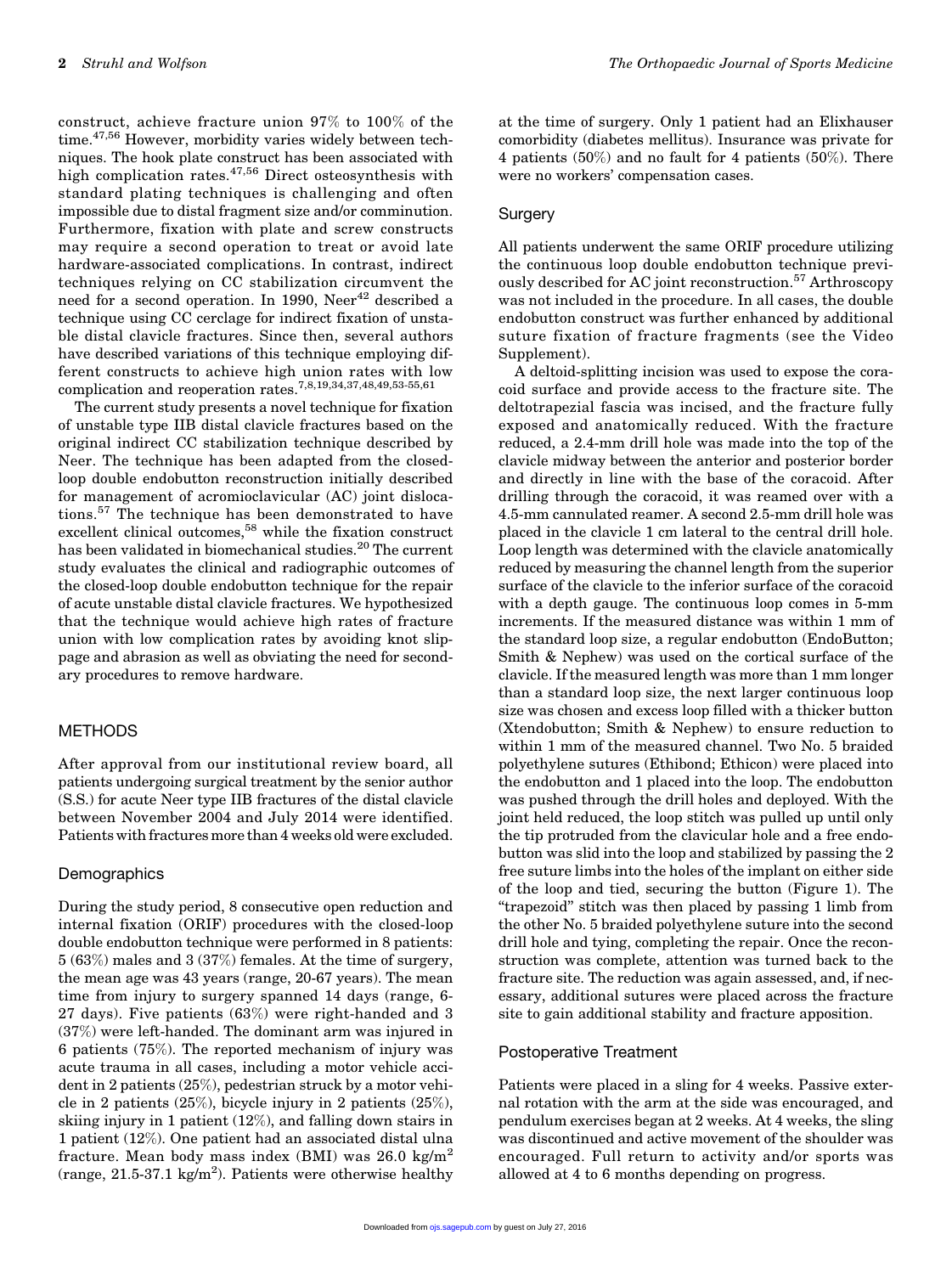

Figure 1. Illustration of the double endobutton construct demonstrating placement of the second endobutton under the continuous loop on the superior surface of the clavicle. Note that the fracture is anatomically reduced at this step.

## Clinical Follow-up

A comprehensive clinical evaluation, including a detailed patient interview and physical examination, was performed by the same physician who was not the surgeon. Range of motion was measured with use of a goniometer. Multiple validated outcome measures, including the modified University of California at Los Angeles (UCLA) shoulder scale,<sup>13</sup> American Shoulder and Elbow Society (ASES) score, $^{29}$  Simple Shoulder Test (SST), $^{35}$  and Constant score,<sup>10</sup> were collected. Objective strength was measured for the Constant score with a digital spring scale as originally described by Constant and Murley and in accordance with the updated guidelines by Constant et al. $^{11}$  The final Constant score was normalized by age and sex.<sup>28</sup> Failure was defined as reoperation or revision for any reason.

## Radiographic Follow-up

Postoperative radiographs of the injured shoulder, consisting of anteroposterior and axillary lateral views, were obtained. Ipsilateral and contralateral Zanca views of the clavicle and AC joint, taken with a  $10^{\circ}$  to  $15^{\circ}$  cephalic tilt, were also obtained for comparison. Fractures were assessed for radiographic union or nonunion. Nonunion was defined based on Neer's original description as ''lack of bone bridging for more than 12 months after injury."<sup>43</sup>

## Statistical Analysis

No statistical analysis was necessary to compare outcome data. Results are expressed as the mean ± standard deviation (SD) unless otherwise specified.

# RESULTS

## Clinical Outcomes

Follow-up was obtained on 6 of the 8 patients (75%) at a mean 3.4 years (range, 1-9 years). Two patients (25%) were unreachable and lost to follow-up. Mean functional

TABLE 1 Functional Outcome Scores After Closed-Loop Double Endobutton Repair of Unstable Distal Clavicle Fractures<sup> $a$ </sup>

| Scoring System | Score           |
|----------------|-----------------|
| UCLA           | $32.5 \pm 3.7$  |
| <b>ASES</b>    | $92.5 \pm 15.4$ |
| <b>SST</b>     | $11.2 \pm 1.6$  |
| Constant       |                 |
| Raw            | $93.2 \pm 10.1$ |
| Normalized     | $95.6 \pm 8.4$  |

a Results reported as mean ± SD. ASES, American Shoulder and Elbow Society; SST, Simple Shoulder Test; UCLA, University of California, Los Angeles.

outcomes scores are reported in Table 1. All patients were satisfied with the results and agreed that they would choose to undergo the procedure again. Five of 6 patients had excellent results at final follow-up. The patient without excellent functional results was found to have a symptomatic ipsilateral partial rotator cuff tear and underwent arthroscopic rotator cuff debridement and repair 9 months after the initial procedure and 19 months prior to final follow-up. Excluding this patient from data analysis reveals a mean raw Constant score of 97 and normalized Constant score of 99.

# Radiographic Outcomes

At a minimum 1-year follow-up, all patients had achieved radiographic union. There were no cases of nonunion or osteolysis. Radiographs and computed tomography scan images demonstrating fracture union are displayed in Figures 2 and 3. There were no hardware-associated complications, including breakage or fracture, detected on follow-up radiographs.

# Complications

During the follow-up period, 1 patient had temporary wound breakdown, which resolved with local wound care. No surgical site infections or perioperative fractures were observed. No patients complained of hardware irritation or prominence. There were no cases of reoperation or revision.

# **DISCUSSION**

The clinical results of this limited series of patients validate the use of the closed loop double endobutton for type IIB distal clavicle fractures. Fracture union was obtained in all cases, and there were no complications or second operations. Excellent clinical results were obtained in 5 cases. Good results observed in 1 case were likely the result of concomitant rotator cuff injury requiring surgical repair.

Traditionally, unstable distal clavicle fractures were treated surgically with direct osteosynthesis. Early techniques utilized transacromial Kirschner wires, which were associated with high rates of hardware-related complications.30,33 In addition, transarticular fixation with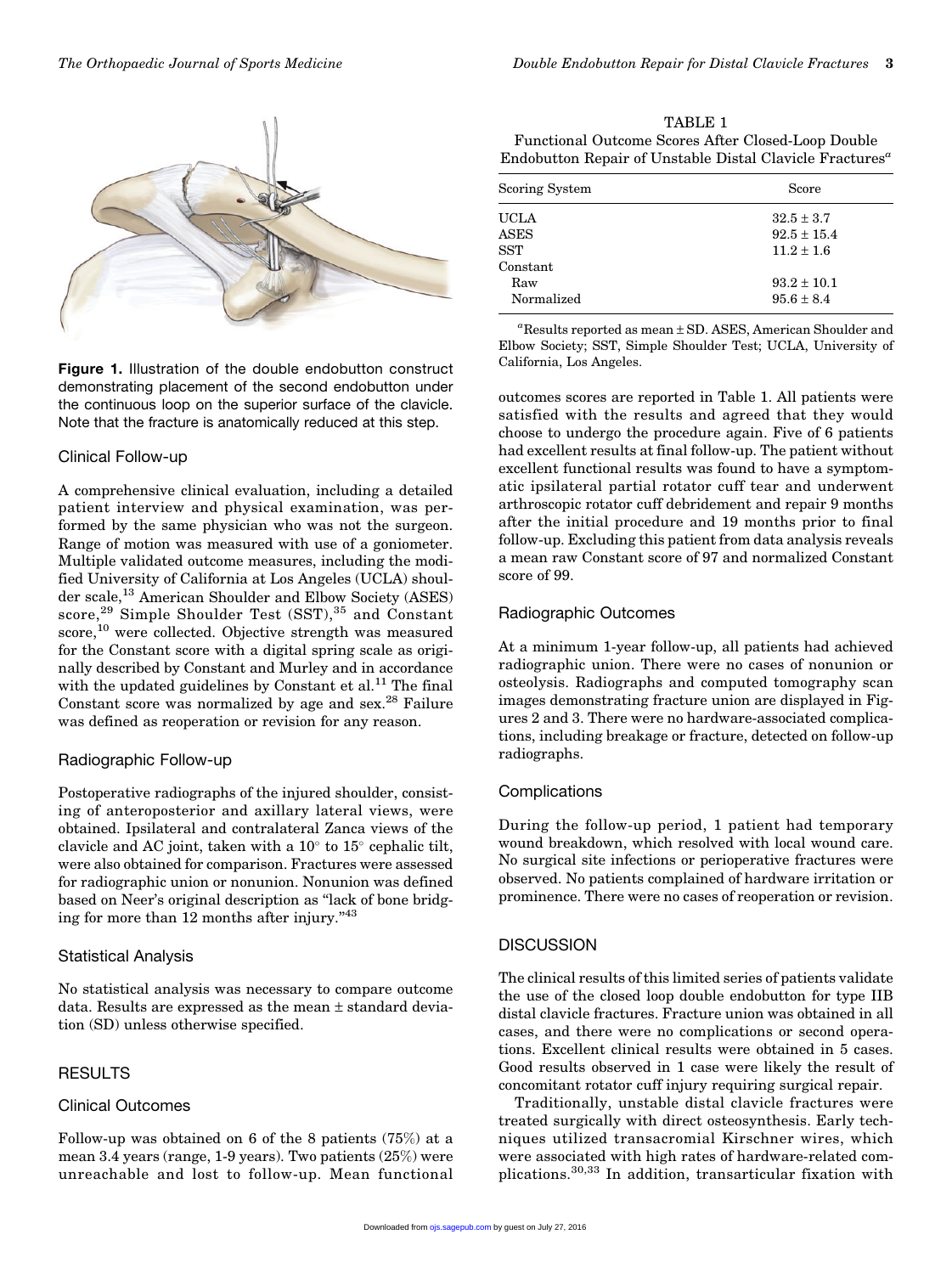

Figure 2. (A) Preoperative and (B) postoperative radiographs of an unstable type IIB distal clavicle fracture. The postoperative radiograph was obtained 2 years after coracoclavicular stabilization using the double endobutton continuous loop construct and demonstrates fracture union.



Figure 3. Three-dimensional computed tomography reconstruction of an unstable type IIB distal clavicle fracture obtained (A) preoperatively and (B) 2 years postoperatively demonstrating fracture union.

pins spanning the AC joint resulted in postoperative arthritis of the AC joint.<sup>15</sup> The hook plate was later introduced as an alternative to Kirschner wire fixation. In 2002, Flinkkila et al<sup>17</sup> found that although union rates were similar to traditional Kirschner wire fixation techniques (88% for hook plate vs 91% for Kirschner wire fixation), complication rates were dramatically less with the hook plate (6% vs  $55\%$ ).<sup>17</sup> Subsequent studies confirmed excellent union rates from 95% to 100% but also reported complication rates of  $8\%$  to  $18\%.$ <sup>18,21,27,41</sup> Painful subacromial impingement frequently occurs with hook plates, reported in 68% of patients. In addition, implant migration is common, leading most authors to recommend routine removal of the hook plate in all patients once fracture healing is confirmed.<sup>9</sup>

Direct osteosynthesis of the distal clavicle using a locking distal radius plate has been described as an alternative to the hook plate. Specialized plates that allow multiple locking screws to be placed in the small distal clavicle fragment have been shown to have excellent union rates while avoiding trauma to the AC joint and acromion.2,26,32,60 Despite these excellent results, the need for additional surgery remains, as plate removal is required in 40% to 53% of cases.31,38 Furthermore, this technique may not be feasible in all cases. Comminution may prevent adequate purchase or fixation of the distal fragment. Largo et  $al<sup>31</sup>$  recommended the use of CC augmentation to address the problem of a small and/or comminuted distal fragment. Reduction of the proximal clavicle limits the high shearing forces at the fracture site. A PDS (polydioxansulfate) cable was placed through a drill hole in the coracoid and then looped over the clavicle and tied. Early union was achieved in 19 of 20 cases, with 1 case of delayed healing. Hardware removal was performed in 53% of cases, and 1 patient required additional surgery for plate breakage. The authors concluded that the CC augmentation was an important component in ensuring the success of the procedure. $31$  More recently, Hohmann et al $^{22}$  reported on using a suture button device in conjunction with a distal radius locking plate and achieved early union in 30 of 31 patients.

The alternative to direct osteosynthesis is CC stabilization as a stand-alone procedure without the use of plate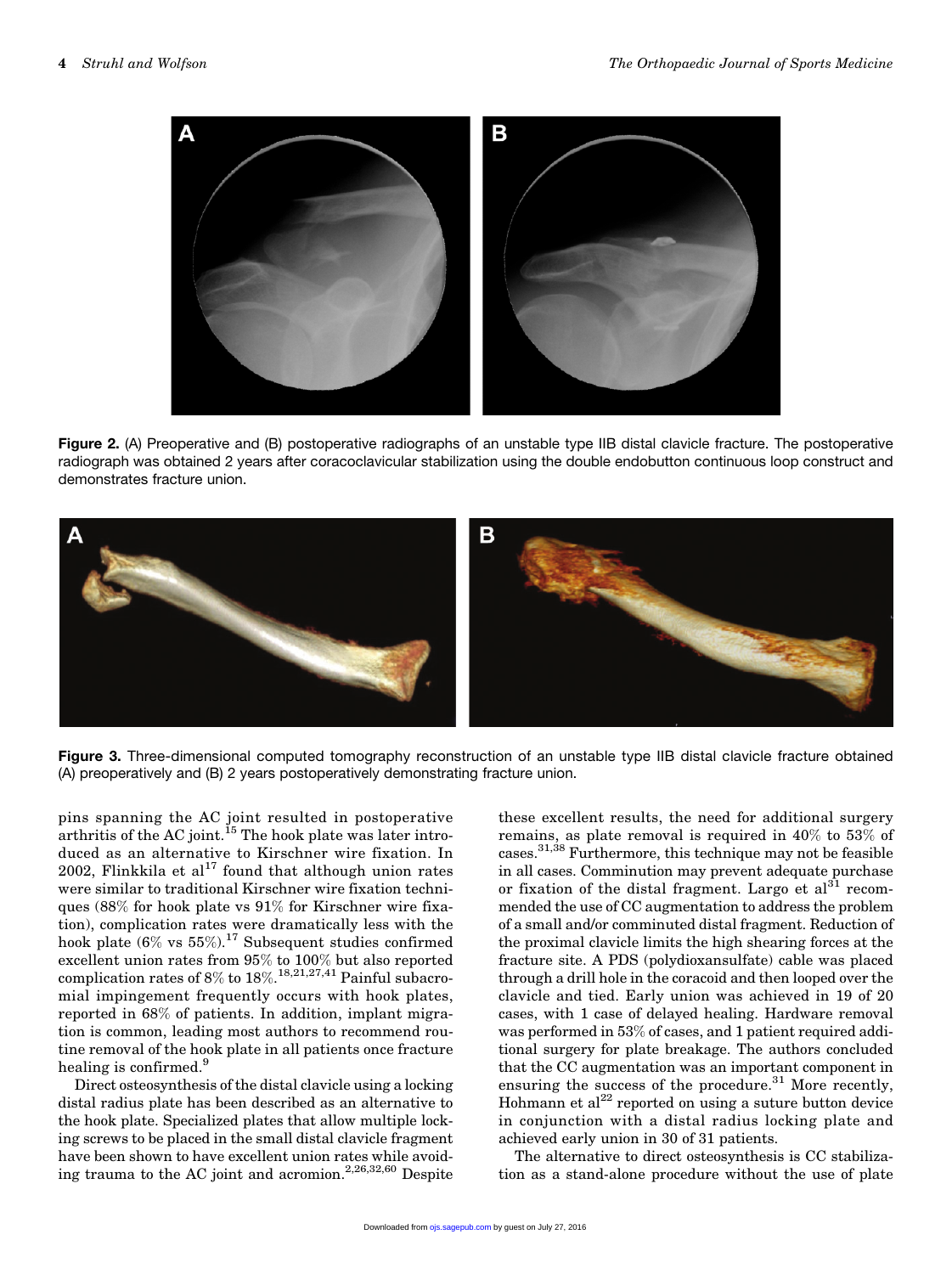fixation. With this approach, rigid fracture fixation is not achieved. Rather, fracture fragments are reduced and indirectly stabilized thereby converting the unstable Neer type IIB pattern into a stable type I pattern. Once stabilized in this manner, secondary fracture healing can be expected to proceed uneventfully. This approach has a number of advantages relative to traditional osteosynthesis. Surgical dissection is minimized as the exposure is limited to only the fracture site and the base of the coracoid. In our experience, reoperation for hardware removal has not been needed. In the event of a nonunion, the associated complications of hardware pullout or breakage are avoided. Bishop et al, in a recent biomechanical study, showed that fixation failure with a plate construct was more likely to result in the need for additional surgery than failure of a suture-only construct.<sup>6</sup>

Neer<sup>42</sup> first described the technique of CC stabilization using braided polyethylene suture as a definitive surgical procedure in 1990. Since then, numerous authors, beginning with Goldberg et al<sup>19</sup> in 1997, have reported the results of CC stabilization as a stand-alone procedure for unstable type IIB fractures.<sup>7,8,34,37,48,49,55,61</sup> The cerclage materials vary and include a range of suture materials, composed of polyethylene, polyglactin, polydioxanone, and combinations thereof. In most techniques, the cerclage material is looped under the coracoid and around the clavicle and then tied, although some modify this by passing the material through a drill hole in the clavicle. Using these techniques, fracture union was achieved in 93% to 100% of cases, with more than half of the studies reporting perfect union rates. Only 4 patients of the nearly 200 total cases required reoperation, 3 of which were for complications related to the knot in the suture material. Only 1 patient required additional surgery for nonunion.<sup>55</sup> CC stabilization utilizing a CC screw has been reported by several authors, and while union rates were nearly 100% in 4 separate studies, the need for a second operation for hardware removal was not eliminated.<sup>3,25,36,62</sup> When utilized for distal clavicle fractures, screw loosening and loss of reduction has also been described.<sup>14,25</sup> Furthermore, the use of screw fixation for AC joint dislocations has been complicated by iatrogenic clavicle and coracoid fracture.<sup>39</sup>

Because of the infrequency of this particular fracture, most clinical series are relatively small case series. This problem has been addressed by 2 recent meta-analyses.<sup>47,56</sup> Oh et al $^{47}$  pooled the results from 21 different studies, including 365 surgical cases. Healing rates were uniformly high, with 98.4% of all surgically treated cases achieving fracture union. Complication rates varied widely between methods, however, with the hook plate showing a 41% complication rate compared with a 4.8% rate for CC stabilization. The authors concluded that CC stabilization was preferable.<sup>47</sup> These results were echoed by the metaanalysis by Stegeman et al $^{56}$  in 2013, which included 350 surgical cases from 21 studies. These authors reported a fracture union rate of 98% and found similar differences in complication rates, with the hook-plate demonstrating a 24-fold increased risk of complications compared with suture-based methods. They concluded that the hookplate should be avoided as a treatment for this fracture.<sup>56</sup>

Although the results of the many different studies using coracoclavicular stabilization have shown high union rates and very low reoperation rates, a true gold standard technique has not been established, as many of the techniques are prone to suture-based complications. Braided polyethylene fiber sutures have been associated with wound problems from prominent knots and bone abrasion from suture material.16,40 Partial loss of reduction during the healing process has been observed, and nonunions, while uncommon, still occur.

CC stabilization procedures for type IIB distal clavicle fractures using standard suture button configurations that require knot fixation have been reported by others. While union rates and clinical results have been excellent, complications of fracture slippage and nonunion have been reported.<sup>16,59</sup>

The continuous-loop double endobutton technique was designed to address these shortcomings. In this small series of 6 cases, the technique was successful in achieving reliable fracture union without complications. The use of the continuous loop eliminates any of the knot-related complications of wound issues, breakage, or slippage that have been reported with other techniques. This technique has also been applied to both acute and chronic AC joint dislocations with excellent clinical and radiographic results.<sup>58</sup> The use of the secondary "trapezoid" stitch provides valuable biplanar stability, as shown by Grantham et  $al^{20}$  in a recent biomechanical study, and may contribute to better fracture stability, thereby reducing the chance of delayed union or nonunion. Finally, by placing the device through drill holes close to the anatomic attachments of the CC ligament, 2 additional potential problems are minimized. First, passing cerclage material into rather than under the coracoid prevents anterior overreduction of the clavicle. Second, materials that loop either around or through the clavicle have been shown to abrade and ultimately erode through bone, predisposing to late fractures. $^{24}$ 

The mechanical properties of the continuous endobutton loop are ideally suited for stabilizing the coracoclavicular interval. The loop has similar stiffness (142 N) and more than double the strength (1063 N) of the native ligament.<sup>23</sup> Perhaps more important, the loop is particularly resistant to creep under cyclical load, demonstrating only a 1.3-mm change in length with cyclic loading of up to 250 N at 4500 cycles.<sup>5</sup> In a study by Barrow et al,<sup>5</sup> both the knotted constructs and the self-locking loops had clinical failure (defined as 3-mm elongation) well before 5000 cycles (1349 and 1680 cycles, respectively). In a study by Abbi  $et al<sup>1</sup> constructs with knots also demonstrated the poten$ tial to either slip or fail when subjected to cyclical loads. Ultrahigh–molecular weight polyethylene (UHMWPE) braided sutures, in particular, have frictional properties that lead to slippage at loads significantly below their failure threshold. Ilahi et al<sup>23</sup> also demonstrated that braided UHMWPE fiber suture tied with 5 square knots exhibited 3 mm of slippage at only 60% of the ultimate failure load.

Unfortunately, we are not able to draw conclusions about which characteristics of the study population are associated with superior outcomes with the double endobutton technique versus other strategies. The sample size is too small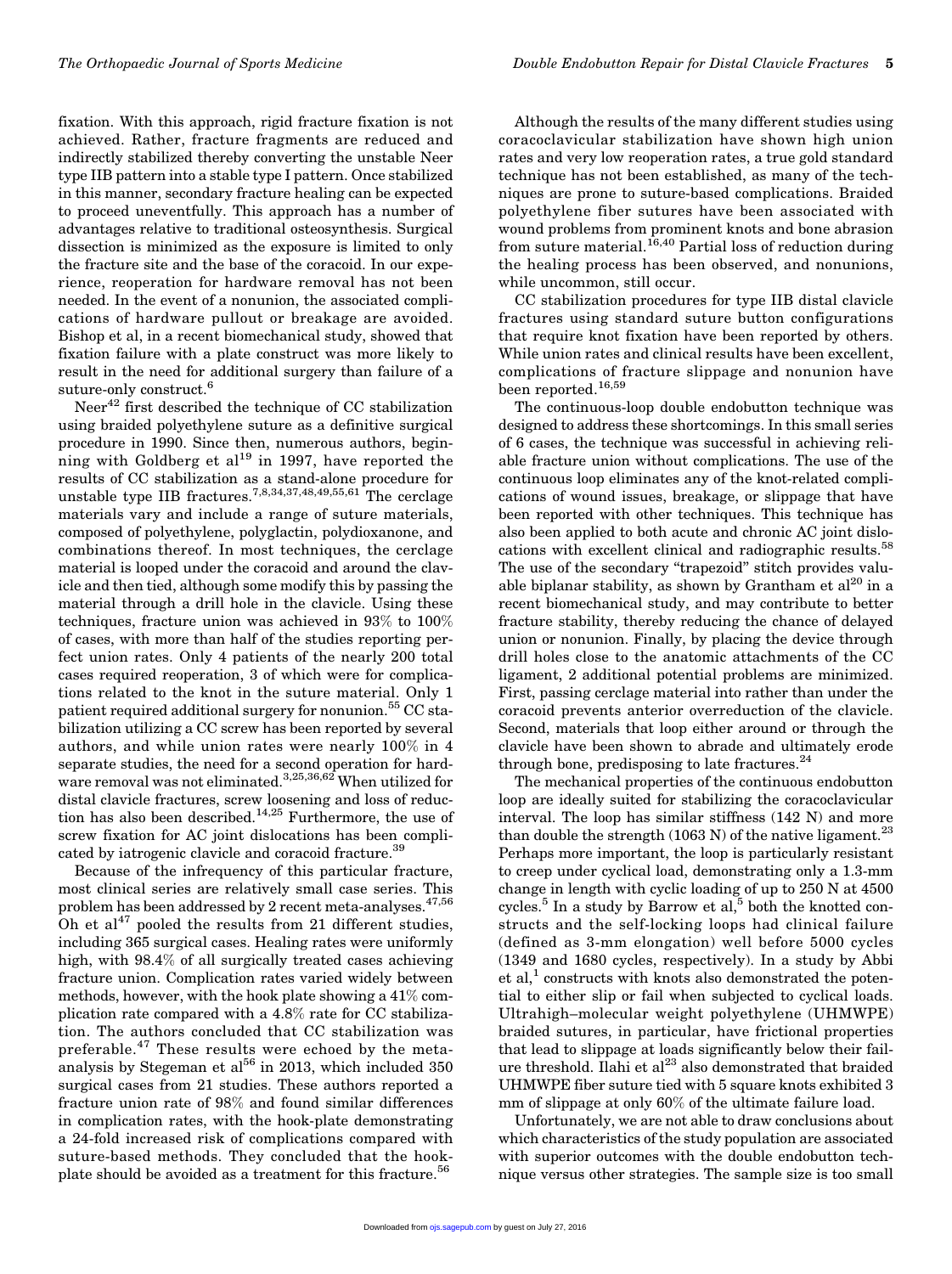to meaningfully stratify into different subsets and achieve statistical significance. In theory, distal clavicle fractures with significant distal comminution are challenging to treat with direct osteosynthesis and would be more amenable to CC ligament fixation reconstruction with the double endobutton technique. There are no absolute contraindications to the double endobutton technique. One relative contraindication may be a distal clavicle fracture with medial extension that would interfere with clavicle drill hole placement. Another potential contraindication would be a concomitant coracoid fracture that precludes coracoid fixation. Finally, a low-demand or high–surgical risk patient may be better treated nonoperatively.

The current study was not without limitations. This was a retrospective study with prospective follow-up and thus suffers from potential selection bias. Results were uniformly promising; however, the small sample size prevents multivariate analysis. There was no control group or comparative arms, so conclusions related to other treatment strategies cannot be definitively drawn. Midterm followup was obtained in all cases, but outcomes at long-term follow-up remain to be seen.

### **CONCLUSION**

In this series of patients, the use of the continuous-loop double endobutton resulted in consistent results and no complications. Further study with larger case numbers is warranted.

A Video Supplement for this article is available at [http://](http://ojsm.sagepub.com/supplemental) [ojsm.sagepub.com/supplemental.](http://ojsm.sagepub.com/supplemental)

#### **REFERENCES**

- 1. Abbi G, Espinoza L, Odell T, Mahar A, Pedowitz R. Evaluation of 5 knots and 2 suture materials for arthroscopic rotator cuff repair: very strong sutures can still slip. Arthroscopy. 2006;22:38-43.
- 2. Andersen JR, Willis MP, Nelson R, Mighell MA. Precontoured superior locked plating of distal clavicle fractures: a new strategy. Clin Orthop Relat Res. 2011;469:3344-3350.
- 3. Ballmer F, Gerber C. Coracoclavicular screw fixation for unstable fractures of the distal clavicle. A report of five cases. J Bone Joint Surg Br. 1991;73:291-294.
- 4. Banerjee R, Waterman B, Padalecki J, Robertson W. Management of distal clavicle fractures. J Am Acad Orthop Surg. 2011;19: 392-401.
- 5. Barrow AE, Pilia M, Guda T, Kadrmas WR, Burns TC. Femoral suspension devices for anterior cruciate ligament reconstruction: do adjustable loops lengthen? Am J Sports Med. 2014;42: 343-349.
- 6. Bishop JY, Roesch M, Lewis B, Jones GL, Litsky AS. A biomechanical comparison of distal clavicle fracture reconstructive techniques. Am J Orthop (Belle Mead NJ). 2013;42:114-118.
- 7. Checchia SL, Doneux PS, Miyazaki AN, Fregoneze M, Silva LA. Treatment of distal clavicle fractures using an arthroscopic technique. J Shoulder Elbow Surg. 2008;17:395-398.
- 8. Chen C-H, Chen W-J, Shih C-H. Surgical treatment for distal clavicle fracture with coracoclavicular ligament disruption. J Trauma Acute Care Surg. 2002;52:72-78.
- 9. Chen CY, Yang SW, Lin KY, et al. Comparison of single coracoclavicular suture fixation and hook plate for the treatment of acute unstable distal clavicle fractures. J Orthop Surg Res. 2014;9:42.
- 10. Constant C, Murley A. A clinical method of functional assessment of the shoulder. Clin Orthop Relat Res. 1987;214:160-164.
- 11. Constant CR, Gerber C, Emery RJ, Søjbjerg JO, Gohlke F, Boileau P. A review of the Constant score: modifications and guidelines for its use. J Shoulder Elbow Surg. 2008;17:355-361.
- 12. Edwards D, Kavanagh T, Flannery M. Fractures of the distal clavicle: a case for fixation. Injury. 1992;23:44-46.
- 13. Ellman H, Hanker G, Bayer M. Repair of the rotator cuff. End-result study of factors influencing reconstruction. J Bone Joint Surg Am. 1986;68:1136-1144.
- 14. Esenyel CZ, Ceylan HH, Ayanoglu S, Kebudi A, Adanir O, Bulbul M. Treatment of Neer Type 2 fractures of the distal clavicle with coracoclavicular screw. Acta Orthop Traumatol Turc. 2011;45:291-296.
- 15. Eskola A, Vainionpaa S, Korkala O, Rokkanen P. Acute complete acromioclavicular dislocation. A prospective randomized trial of fixation with smooth or threaded Kirschner wires or cortical screw. Ann Chir Gynaecol. 1987;76:323-326.
- 16. Flinkkilä T, Heikkilä A, Sirniö K, Pakarinen H. TightRope versus clavicular hook plate fixation for unstable distal clavicular fractures. Eur J Orthop Surg Traumatol. 2014;25:465-469.
- 17. Flinkkila T, Ristiniemi J, Hyvonen P, Hamalainen M. Surgical treatment of unstable fractures of the distal clavicle: a comparative study of Kirschner wire and clavicular hook plate fixation. Acta Orthop Scand. 2002;73:50-53.
- 18. Flinkkila T, Ristiniemi J, Lakovaara M, Hyvonen P, Leppilahti J. Hookplate fixation of unstable lateral clavicle fractures: a report on 63 patients. Acta Orthop. 2006;77:644-649.
- 19. Goldberg JA, Bruce WJ, Sonnabend DH, Walsh WR. Type 2 fractures of the distal clavicle: a new surgical technique. J Shoulder Elbow Surg. 1997;6:380-382.
- 20. Grantham C, Heckmann N, Wang L, Tibone JE, Struhl S, Lee TQ. A biomechanical assessment of a novel double endobutton technique versus a coracoid cerclage sling for acromioclavicular and coracoclavicular injuries. Knee Surg Sports Traumatol Arthrosc. 2016;24:1918-1924.
- 21. Haidar SG, Krishnan KM, Deshmukh SC. Hook plate fixation for type II fractures of the lateral end of the clavicle. J Shoulder Elbow Surg. 2006;15:419-423.
- 22. Hohmann E, Hansen T, Tetsworth K. Treatment of Neer type II fractures of the lateral clavicle using distal radius locking plates combined with TightRope augmentation of the coraco-clavicular ligaments. Arch Orthop Trauma Surg. 2012;132:1415-1421.
- 23. Ilahi OA, Younas SA, Ho DM, Noble PC. Security of knots tied with ethibond, fiberwire, orthocord, or ultrabraid. Am J Sports Med. 2008; 36:2407-2414.
- 24. Jerosch J, Filler T, Peuker E, Greig M, Siewering U. Which stabilization technique corrects anatomy best in patients with AC-separation? An experimental study. Knee Surg Sports Traumatol Arthrosc. 1999;7: 365-372.
- 25. Jin CZ, Kim H-K, Min B-H. Surgical treatment for distal clavicle fracture associated with coracoclavicular ligament rupture using a cannulated screw fixation technique. J Trauma. 2006;60:1358-1361.
- 26. Kalamaras M, Cutbush K, Robinson M. A method for internal fixation of unstable distal clavicle fractures: early observations using a new technique. J Shoulder Elbow Surg. 2008;17:60-62.
- 27. Kashii M, Inui H, Yamamoto K. Surgical treatment of distal clavicle fractures using the clavicular hook plate. Clin Orthop Relat Res. 2006; 447:158-164.
- 28. Katolik LI, Romeo AA, Cole BJ, Verma NN, Hayden JK, Bach BR. Normalization of the Constant score. J Shoulder Elbow Surg. 2005; 14:279-285.
- 29. King GJ, Richards RR, Zuckerman JD, et al. A standardized method for assessment of elbow function. Research Committee, American Shoulder and Elbow Surgeons. J Shoulder Elbow Surg. 1999;8: 351-354.